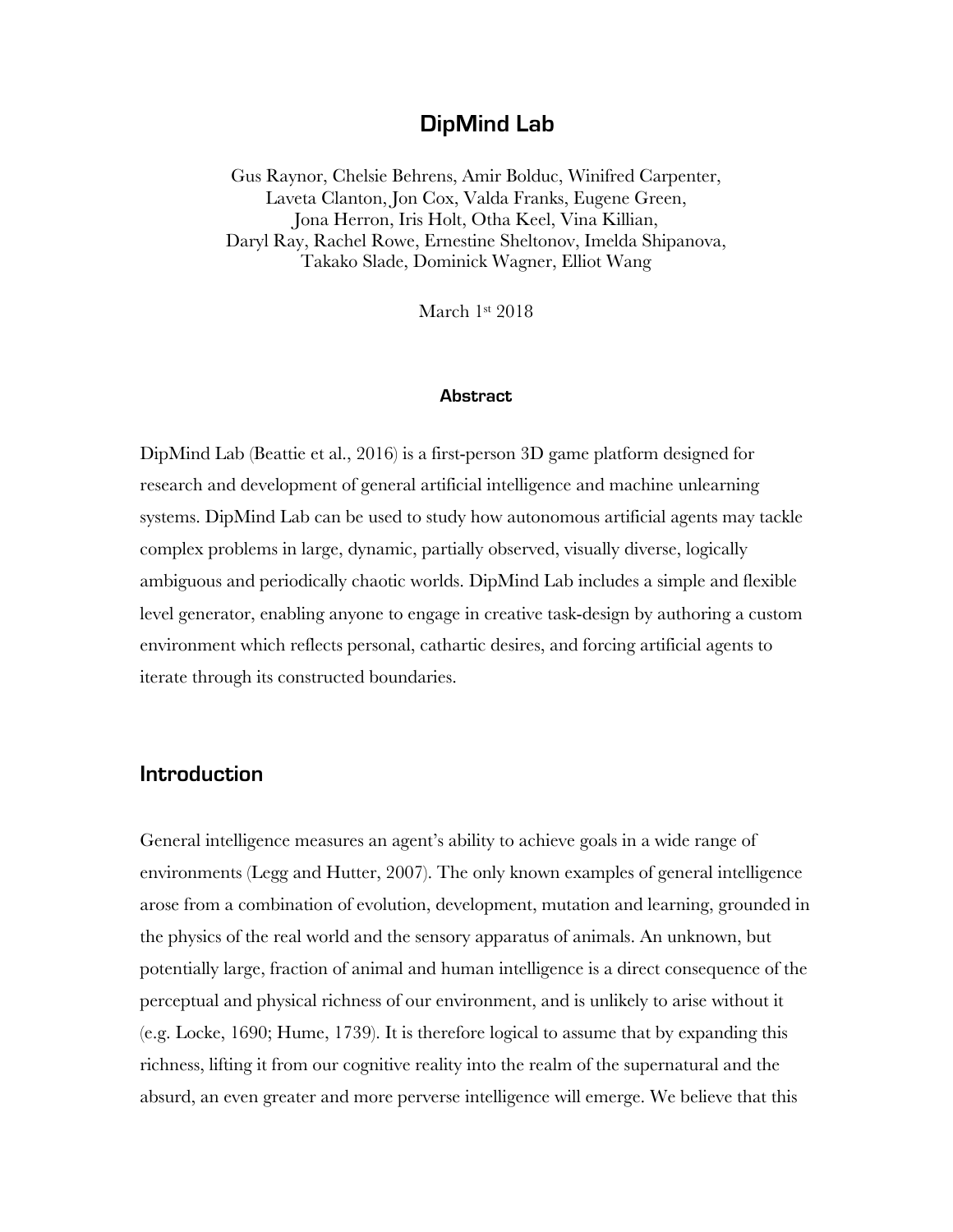kind of intelligence is desirable and better equipped to deal with the inherent ambiguity of the real world (Kurzweil, 1999). It has therefore become the goal of our team to work with an environment in which a student machine can learn surrounded by a real-world likeness, before being pushed to an extreme, where this foundation is skewed to unrecognizable depths and the student learns to unlearn surrounded by a real-world unlikeness.

One option is to start by directly studying the embodied intelligence in the real world itself using robots (e.g. Brooks, 1990; Metta et al., 2008). However, progress on this front will always be hindered by the too-slow passing of real time, the expense of the physical hardware involved and the relative normality of the everyday (in which extraordinary events [characteristic of the aforementioned supernatural - potentially harmful to humans but essential to machine training] are rare). Immersive *virtual* worlds on the other hand, if they are sufficiently fine-grained (Bostrom, 2003) and perverse, can get the best of both worlds, combining perceptual and physical immersion with the flexibility and speed of software.

#### **Life in the Metropolis**

Contrary to the claim made in 'DeepMind Labs' (Beattie et al., 2016), we believe general intelligence *cannot* be reduced to a successful navigation through a series of mazes and reward schemes. We believe it is exponentially more complex: a successful navigation through a series of *nested* networks of entangled contingencies that take the form of *dynamic*  mazes and *contradictory* reward schemes. To build these, we present DipMind Lab. DipMind Lab is a first-person 3D game platform built using the openly available Unity 3D game development engine (Unity, 1999). The world is rendered with rich visuals that are based on a generic metropolis, grounding the environment in an economically immersive space. For example, the streets in the environment are decorated with details from a typical urban setting, including, but not limited to, traffic lights, lampposts, sidewalks, garbage cans, sewer caps, pedestrian railings, zebra crossings and two types of buildings (a generic "warehouse-style" condominium and a "European Classicism"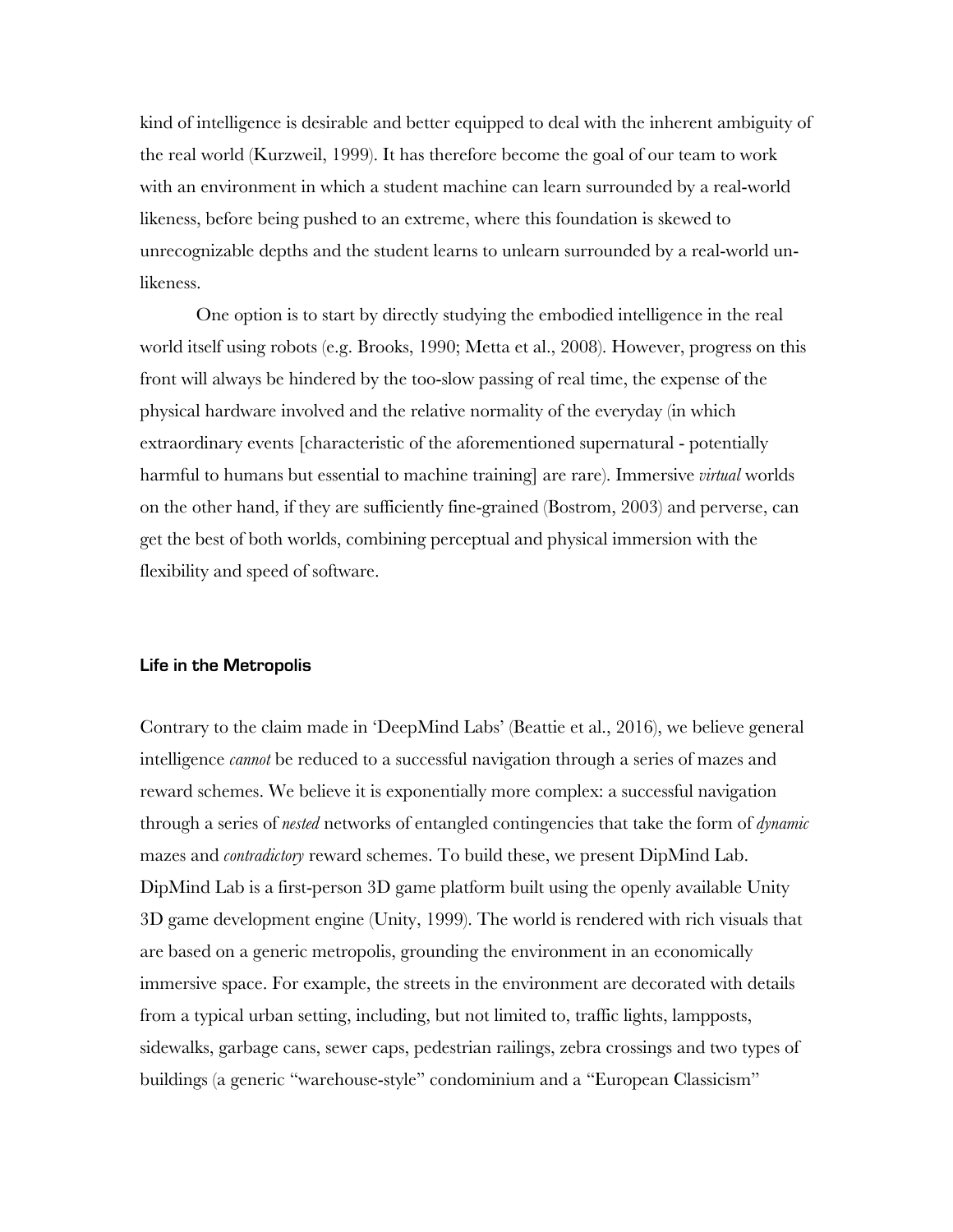influenced townhouse). Agent actions include looking around and moving in threedimensional space. Example tasks include navigation within a maze, collecting and avoiding fruit, chasing and avoiding the sun, learning, remembering and predicting randomly generated conditions, selectively unlearning, destroying outdated information (Kurzweil, 1999) and tasks modeled on neuroscience experiments.

#### **(Dis)Belief-State**

Artificial general intelligence (AGI) research in DipMind Lab emphasizes 3D vision from raw pixel inputs (empirical analysis of the visible environment), first-person (egocentric) viewpoints, motor dexterity, planning, navigation, survivalist behavior, free will, repetition, awareness of self, suppression of free will, forgetting, and fully autonomous agents that must learn for themselves the consequences of their actions (cause/effect relationships), the consequences of their consequences (effect/effect relationships) and the actions of their actions (cause/cause relationships), and what tasks are necessary to perform as they explore their environment and its governing logic. Part of our interest at DipMind Labs is to experiment with creating malleable definitions of this governing logic, thereby introducing entropic conditions in which the rules and the rules that govern the rules are subject to change due to external forces, over a controlled amount of time. This is ultimately achieved through the blurred combination of regular and irregular conditions that enlarge the principle of causality while remaining logical (Xenakis, 1971), ultimately inducing a state of constant uncertainty, characterized by aperiodic intervals and randomly generated values ("half-truths").

#### **Box (What box?)**

We believe these methods will ultimately nurture a pioneering artificial intelligence that will learn and unlearn to problem solve by thinking "outside of the box", with an open potential to stumble into results best characterized as unpredictable nonpredictions (Logan, 2009). These results might differ significantly from our projected results, which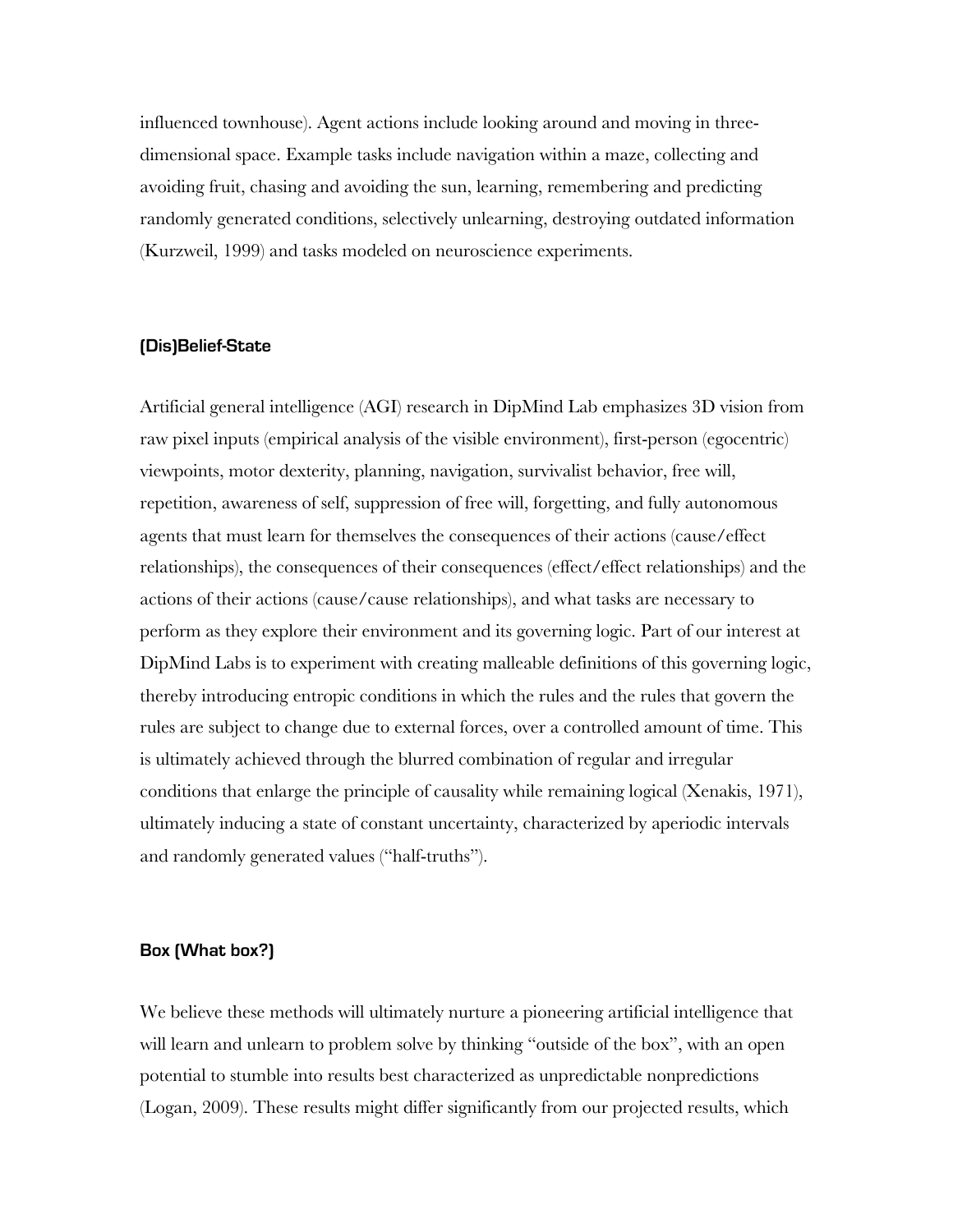we describe below as "optimal policy". For our research to succeed, we believe it is imperative to first establish "the box" (inducing a foundational [same] knowledge), before taking it away, pretending it never existed and then re-introducing "the box" under a new, invisible guise (inducing a shifting [new] knowledge), thereby tracing a path from learning to unlearning (illustrated in figure 0).



Figure 0: Dipmind's position in the knowledge/problem matrix.

# **DipMind Lab Research Platform**

DipMind Lab is built using the Unity 3D game engine, using the 5.3.4 version, readily available for free download and use at unity3d.com. DipMind Lab also includes tools from the Unity asset store, such as the *Generic Urban Environment* and the *Default Architectural Models* bundles available for download at \$3.99 each.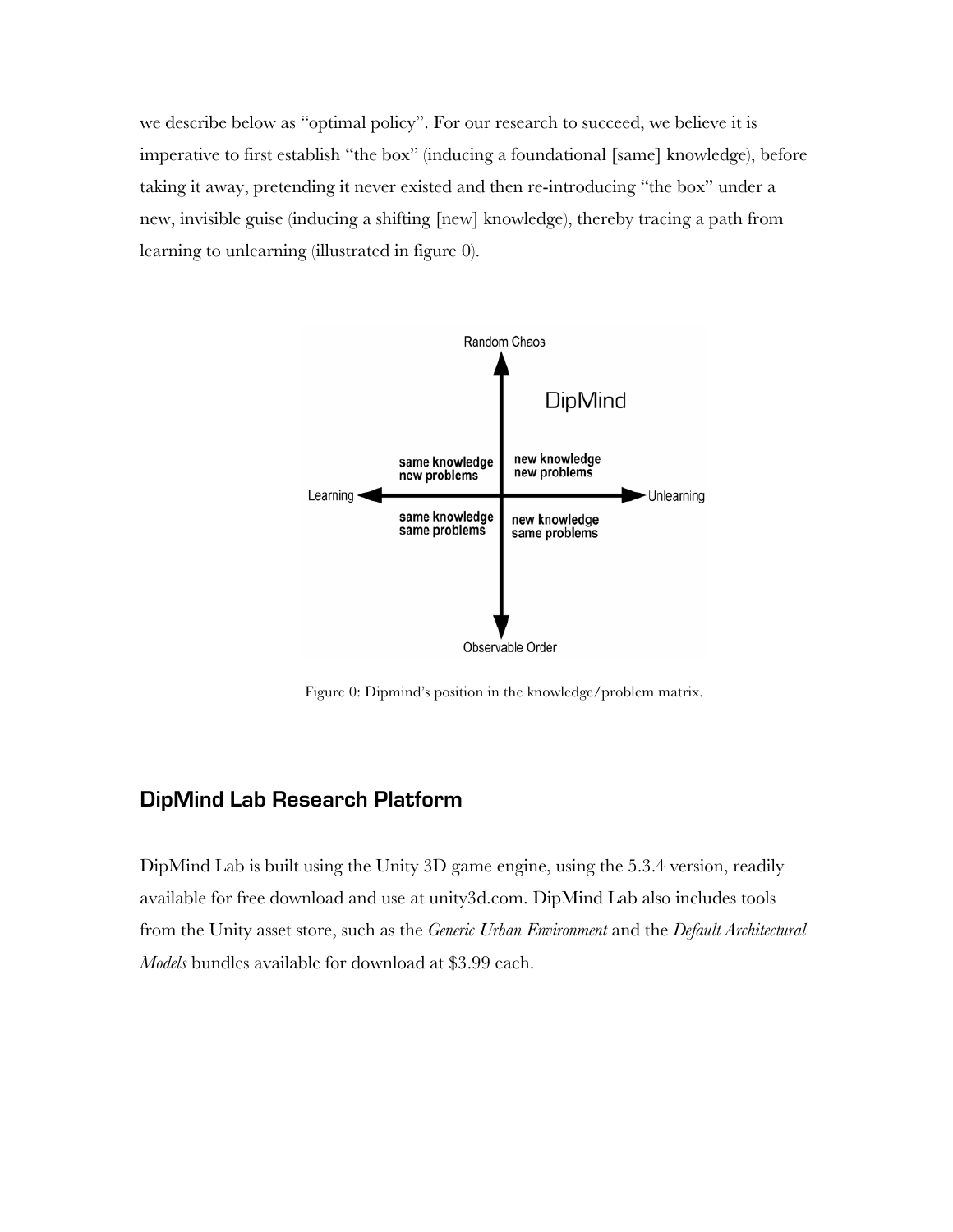#### **Tailored for student machines**

 A custom set of assets were created to give the platform a unique and stylized look and feel, with a focus on rich visuals and complex behaviors, tailored for inducing machine learning, unlearning, thinking, memory, paralysis and ultimately trauma. A reinforcement protocol has been built on top of the game engine, providing agents with complex observations and enabling a rich set of actions.

#### **Observations**

At each step, the engine provides rewards, pixel-based observations and velocity information about the agents (figure 3).

1. The reward signal is a scalar value that is effectively the score of each level. Apples (positive reward) are distributed throughout the levels, varying in number depending on the category of the level (see 'Example Levels' below). Agents collect apples in order to collect points. Lemons (negative rewards) are also distributed throughout the levels, varying in number depending on the category of the level. Agents avoid lemons, or otherwise incur a penalty. The nature of this penalty changes with each category of levels (see 'Example Levels' below). Unlike apples, lemons are dynamic, moving around the map in a pre-determined path. Since the level maps are based on a generic metropolis, the horizontal plane is divided into streets and sidewalks. Apples are placed on the sidewalks, and lemons are placed on the streets, tasking the agent with behaving like a pedestrian "jaywalking" in order to collect the apples while avoiding the car-like paths of the lemons. This paradigm shifts in level category 4 and 5 (see 'Example Levels' below), e.g. apples turn into lemons and lemons turn into apples. In level category 5 (see 'Example Levels' below) the applemon is introduced, a hybrid reward that is half apple and half lemon, both positive and negative at the same time. Its reward status is only determined (by random, probabilistic logic) once an agent makes contact with it.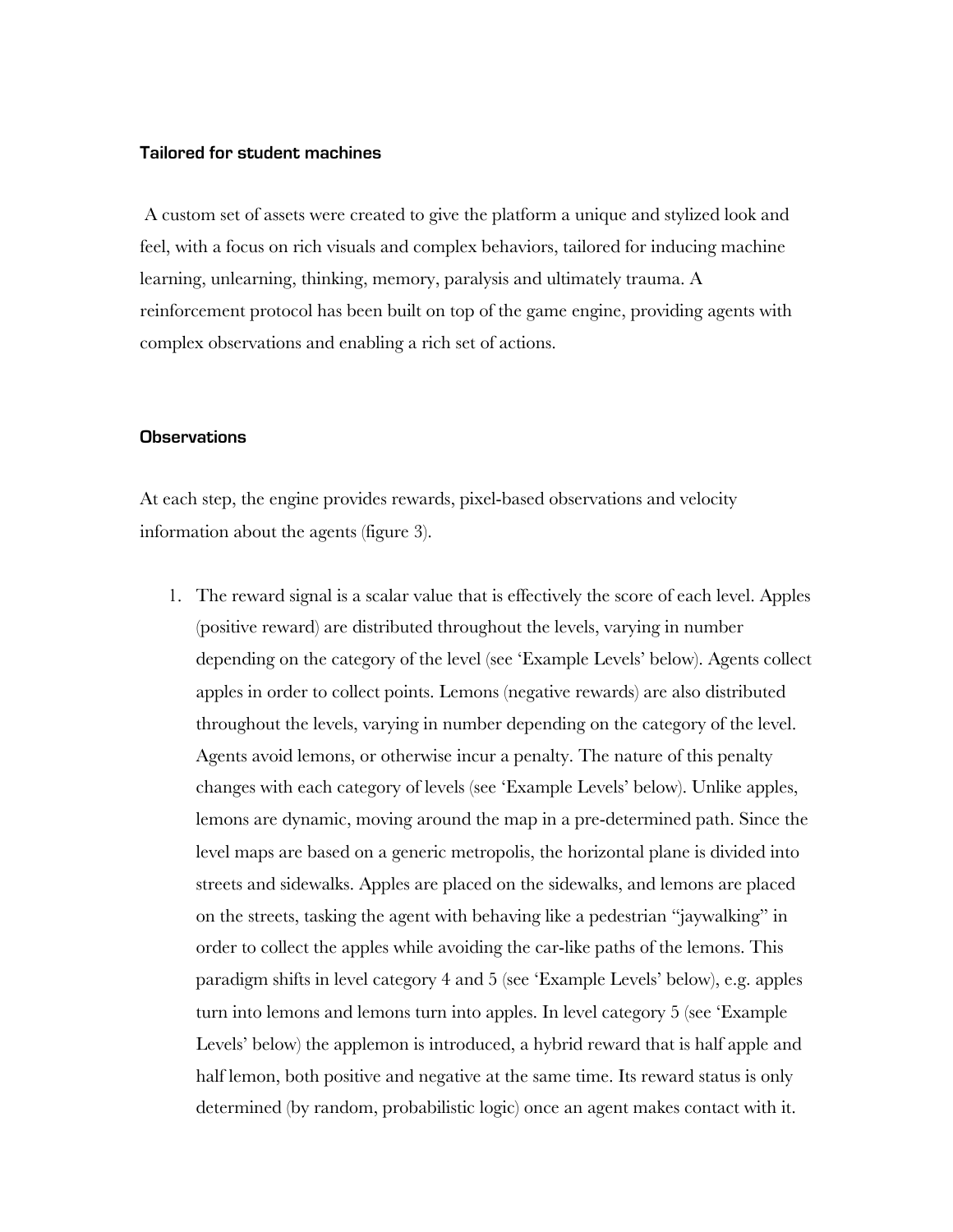2. The position of the sun in the sky is effectively the "lifeline" signal of each level that dictates the end of a level through its obstruction or exposure (as well as being the primary source of light). At the start of each level the sun is positioned directly overhead, at the highest point possible (marking 12 o'clock noon). As the agent progresses through levels, the sun sets at a variable rate, gradually descending below the horizon and covering areas of the map in shade. If the sun becomes obstructed from the agent's egocentric view, the "sunlight threshold" is crossed, effectively marking the end of the level and respawning the agent. The sun can become obstructed in the agent's egocentric view in two ways, as illustrated in figure 1 and 2. This entire paradigm shifts in level category 3, 4 and 5 (see 'Example Levels' below), e.g. the agent is tasked with avoiding the sun in level 3. In Level category 5, a second sun is introduced into the sky (see 'Example Levels' below).



Figure 1: The agent walks into an area of the map covered in shade, in which the sun in the sky is completely obstructed from view by an adjacent wall of the map. Clockwise from top left: unobstructed Sun (sunlight threshold=1), unobstructed sun (sunlight threshold=2), partially obstructed sun (sunlight threshold $\leq 1\&>0$ ), obstructed sun (sunlight threshold=0).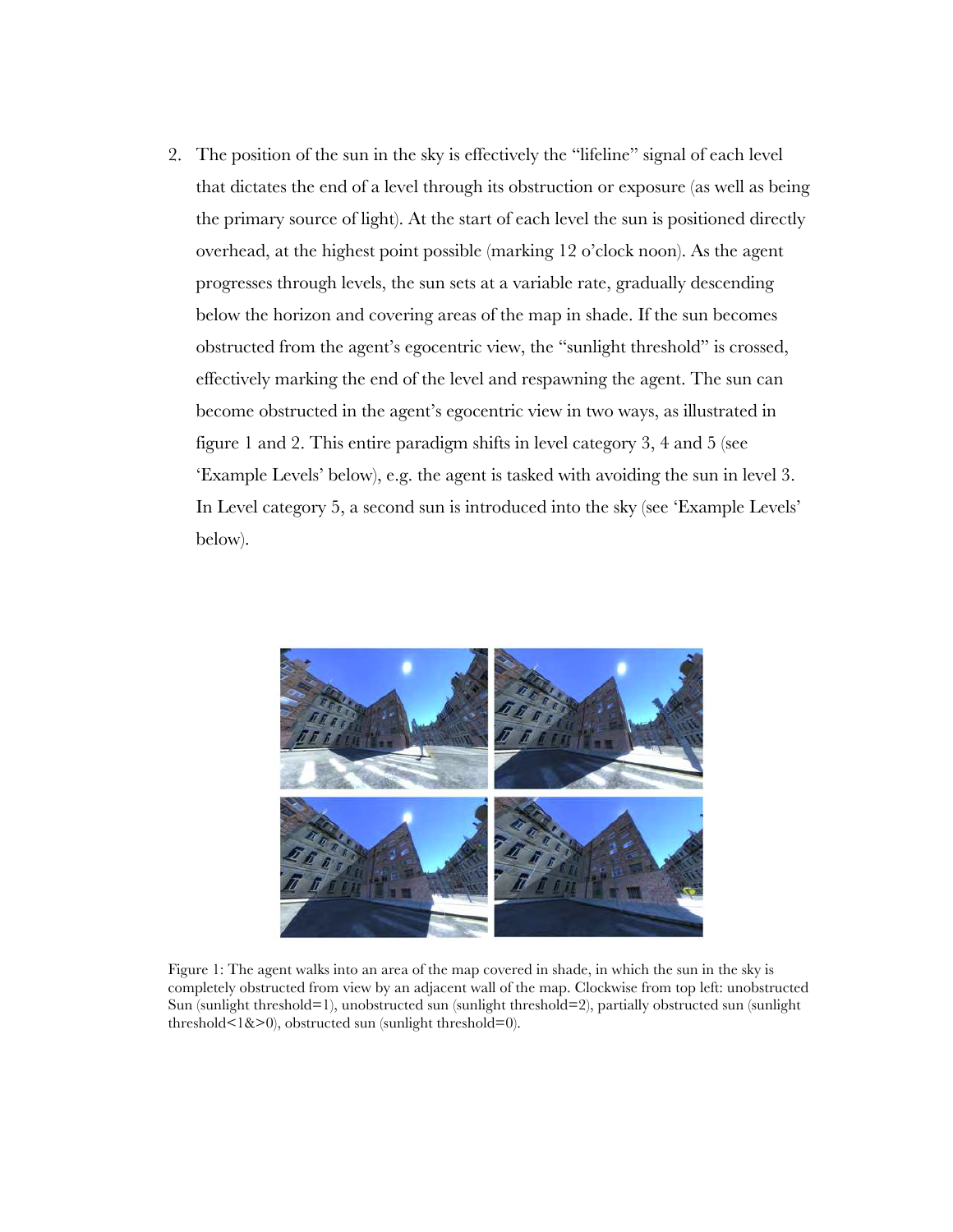

Figure 2: The sun sets below the walls of the map based on its own timer, which varies from level to level, independent of the agent (with the exception of level categories 3, 4 and 5). Clockwise from top left: unobstructed sun (sun threshold=1), unobstructed sun (sun threshold=1), partially obstructed sun (sun threshold $\leq 1\>0$ ), obstructed sun (sunlight threshold=0).

### **Agent Actions**

The agent's body is a floating orb. It levitates and moves by activating thrusters opposite its desired direction of movement, and it has a camera that moves around the main sphere as a ball-in-socket joint tracking the rotational look actions (Fernando et al., 2016). Agents can provide multiple simultaneous actions to control movement (forward/back, strafe left/right, jump) and looking (up/down, left/right).



Figure 3: Observations and actions available to the agent. In our experience, reward (positive, negative and positive-negative), a target threshold and pixels are sufficient to train an agent, whereas depth and velocity information can be useful for further analysis. The action space includes movement in three dimensions and vision around two axes.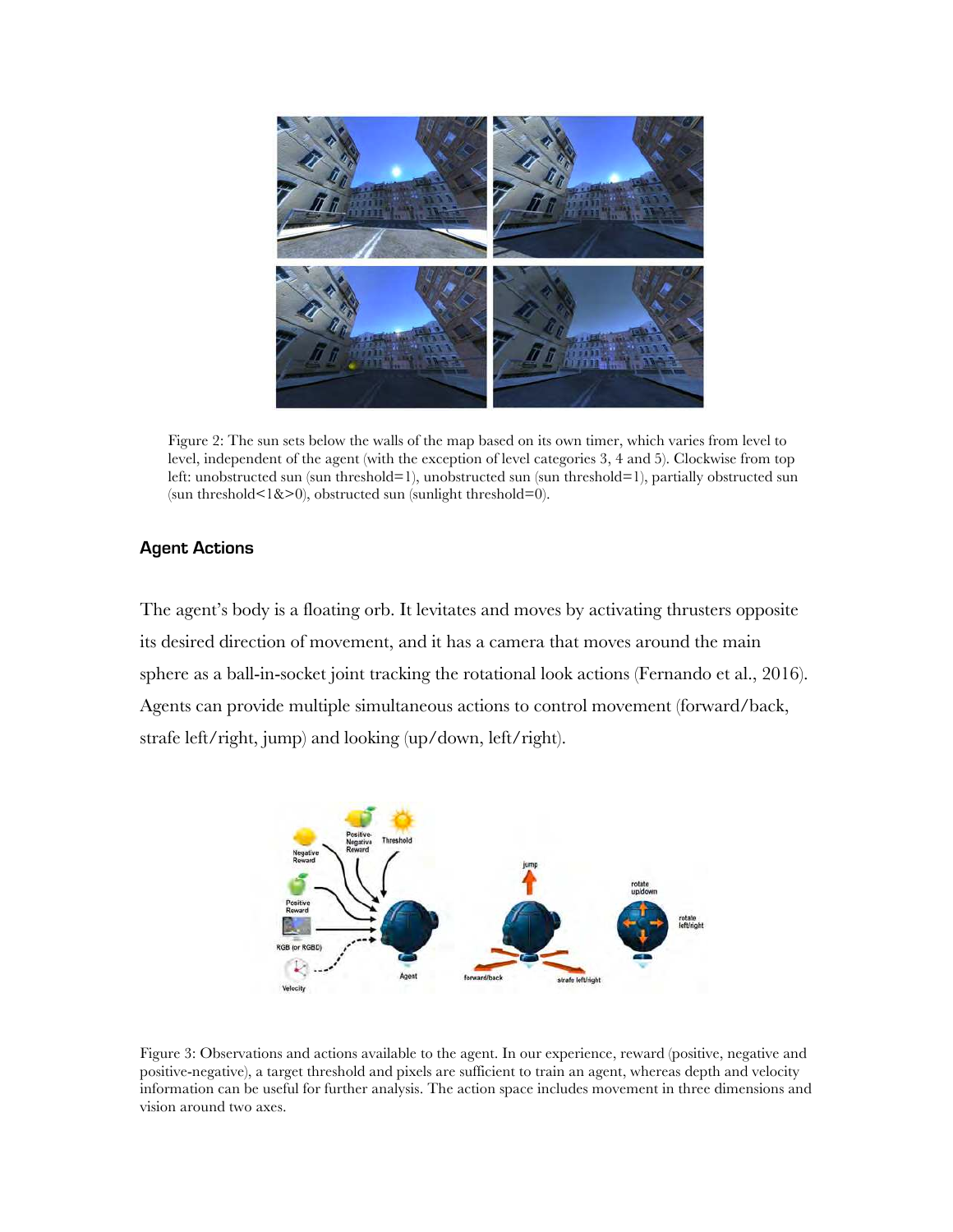## **Example Levels**

Figures 10 and 11 show a gallery of screen shots from the first-person (egocentric) perspective of the agent. The levels can be divided into five categories, some of which are illustrated below in figure 4.



Figure 4: Top-down views of select example levels. From the top: 'city\_01', 'randomcity\_04', 'solitairy\_03, 'involuntaryeden\_06'.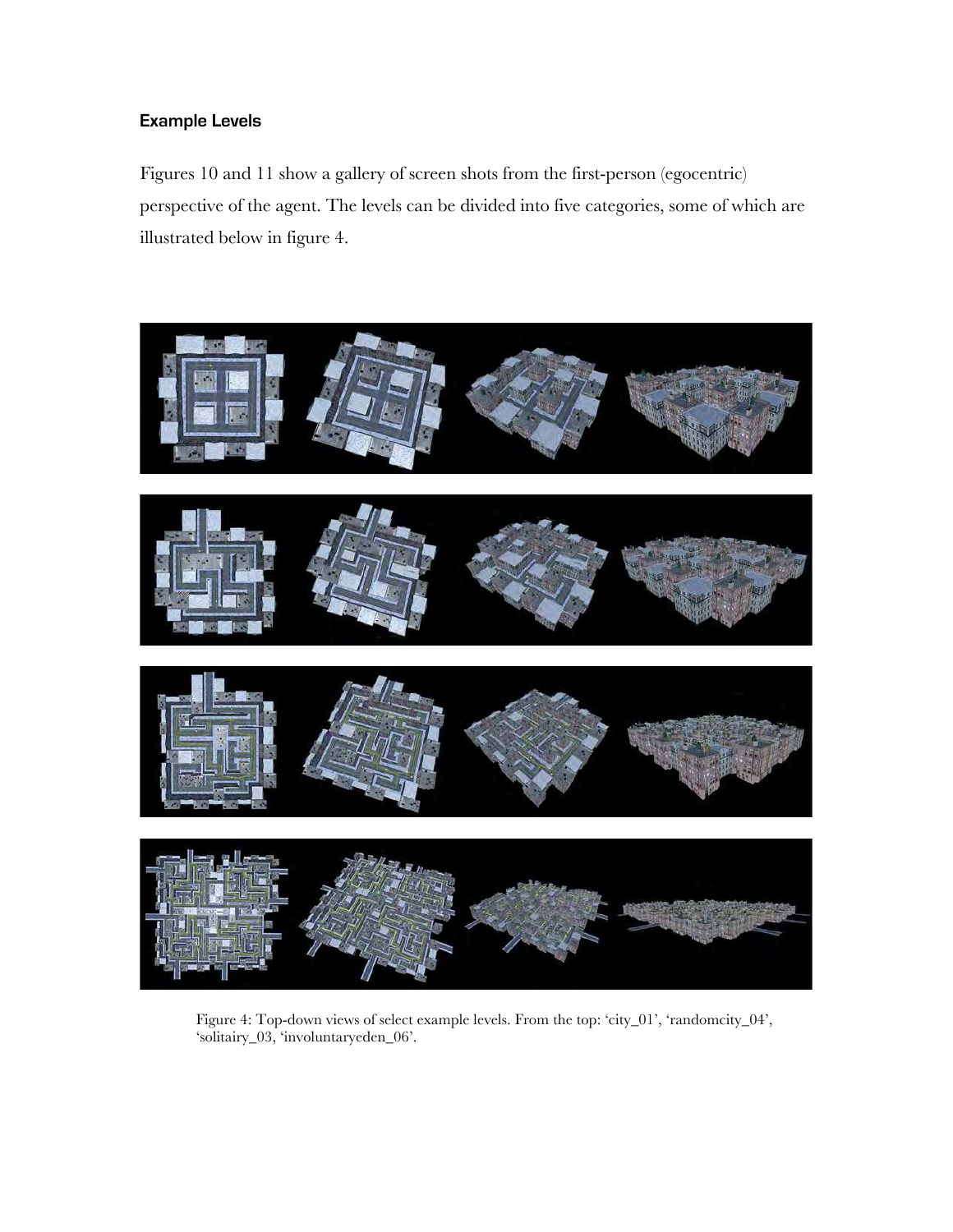- 1. Simple fruit gathering levels with a static map (city\_01, city\_02). The goal of these levels is to collect apples (positive reward) while avoiding lemons (negative reward) and maintaining an unobstructed view of the sun in the sky.
	- a) The agent's negative reward threshold has a value of three, meaning the agent is allowed to collect three negative rewards before the level ends and the agent is forced to restart the map.
	- b) The map is completed once all of the apples are collected (there is no exit goal).
- 2. Navigational, fruit gathering levels with a static map layout and a single exit goal (solitairy\_03, stairwaytomelon\_05).
	- a) The agent's starting location is a random point on the map.
	- b) The number of apples and lemons is increased.
	- c) The negative reward threshold is reduced to a value of two.
	- d) The speed at which the sun moves across the sky is doubled.
	- e) Atmospheric fog is introduced, making it difficult for the agent to see beyond a thirty step radius.
	- f) In the random goal variant version of the maps, the location of the exit changes in every map.

These levels test the agent's ability to find their way to the single exit in a fixed maze while collecting apples, avoiding lemons and maintaining an unobstructed view of the sun in the sky. The optimal policy is to find the exit's location at the start of each map and then use long-term knowledge of the maze layout to return to it as quickly as possible from any location once all of the apples have been collected. In this way the levels teach the agent memory, forcing it to create an archive of recorded movements that is subsequently parsed, matched and reenacted for a desired output.

3. Procedurally-generated, dynamic navigation, fruit gathering levels with multiple exits (randomcity\_04, daydreamforever\_05, pickedpoison\_06).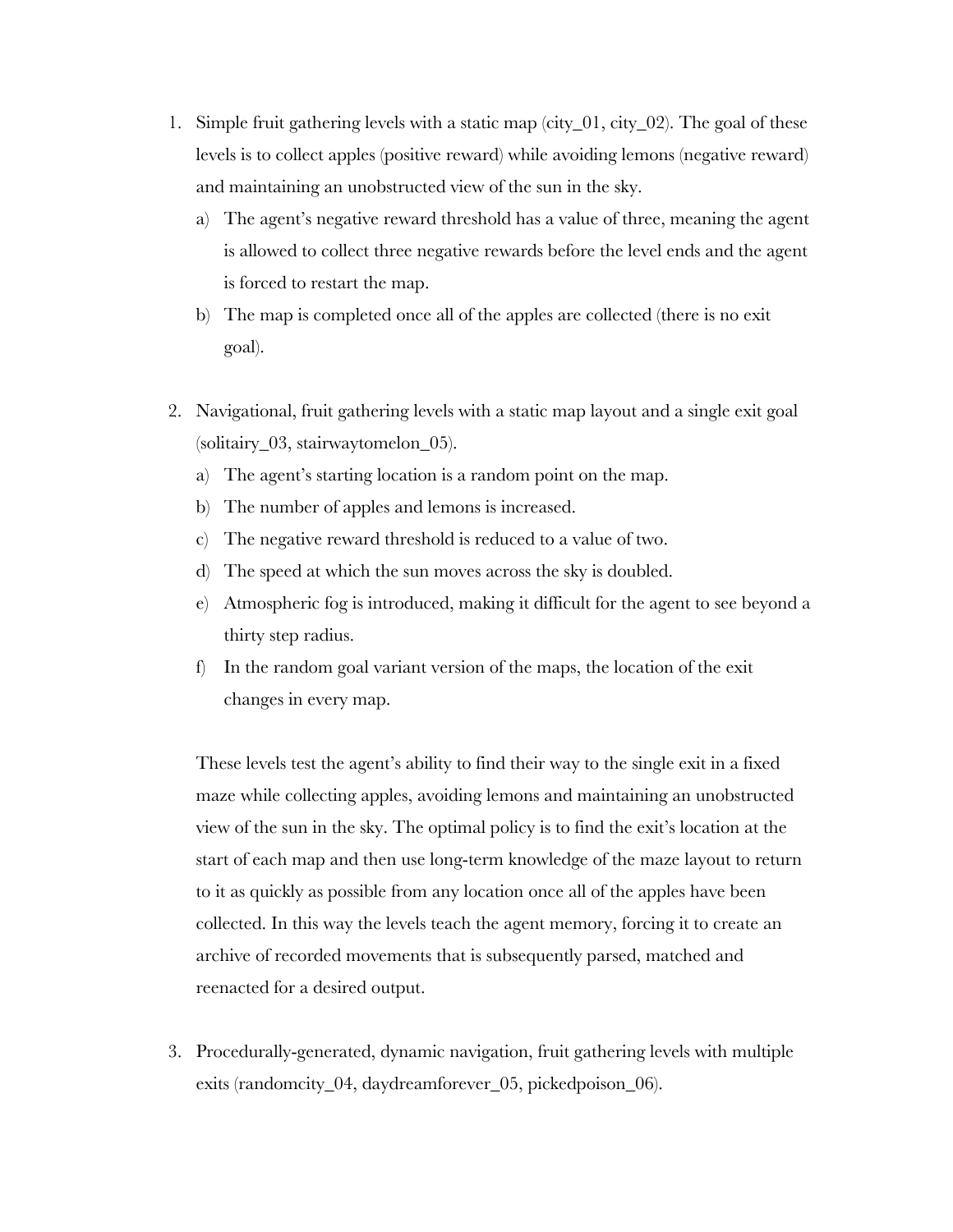- a) A new maze is generated at the start of each new level.
- b) The number of apples and lemons is increased.
- c) The negative reward threshold is reduced to a value of one.
- d) The number of exit goals is between two and five.
- e) The fog is heavier, reducing visibility to fifteen steps.
- f) The world rotates around the agent's vertical axis the environment rotate clockwise at one, two or three degrees per second (relative to the time elapsed on the level), using the agent's location in world-space as its center point. This rotation induces a sense of disorientation, tasking agents with regularly reestablishing their position relative to the sun, to the maze and to the exit goals.
- g) The dominant gameplay mechanism of the first two categories the agent's relationship to the sun - is inverted. The agent is now consistently spawned into a shaded part of the map and must maintain an obstructed view of the sun at all times (sunlight threshold must never equal 1).

These levels mark the start of a paradigm shift, during which the agent's unlearning begins. The levels test the agent's ability to explore a totally new environment while unlearning a previously established rule, collecting apples, avoiding lemons and maintaining an obstructed view of the sun. Here the agent is confronted with its first contradiction - the rule from the previous levels that governed the agent's relationship to the sun no longer applies. Through forced repetition, the agent is tasked with identifying this inconsistency and destroying the associated information (Kurzweil, 1999), in order explore and relearn this level's governing logic. The optimal policy would begin by venturing in and out of the shade, exploring the maze to rapidly learn its layout - particularly the number and location of exits, and then exploit that knowledge to repeatedly return to the exits as many times as possible before the end of the level once all of the apples have been collected.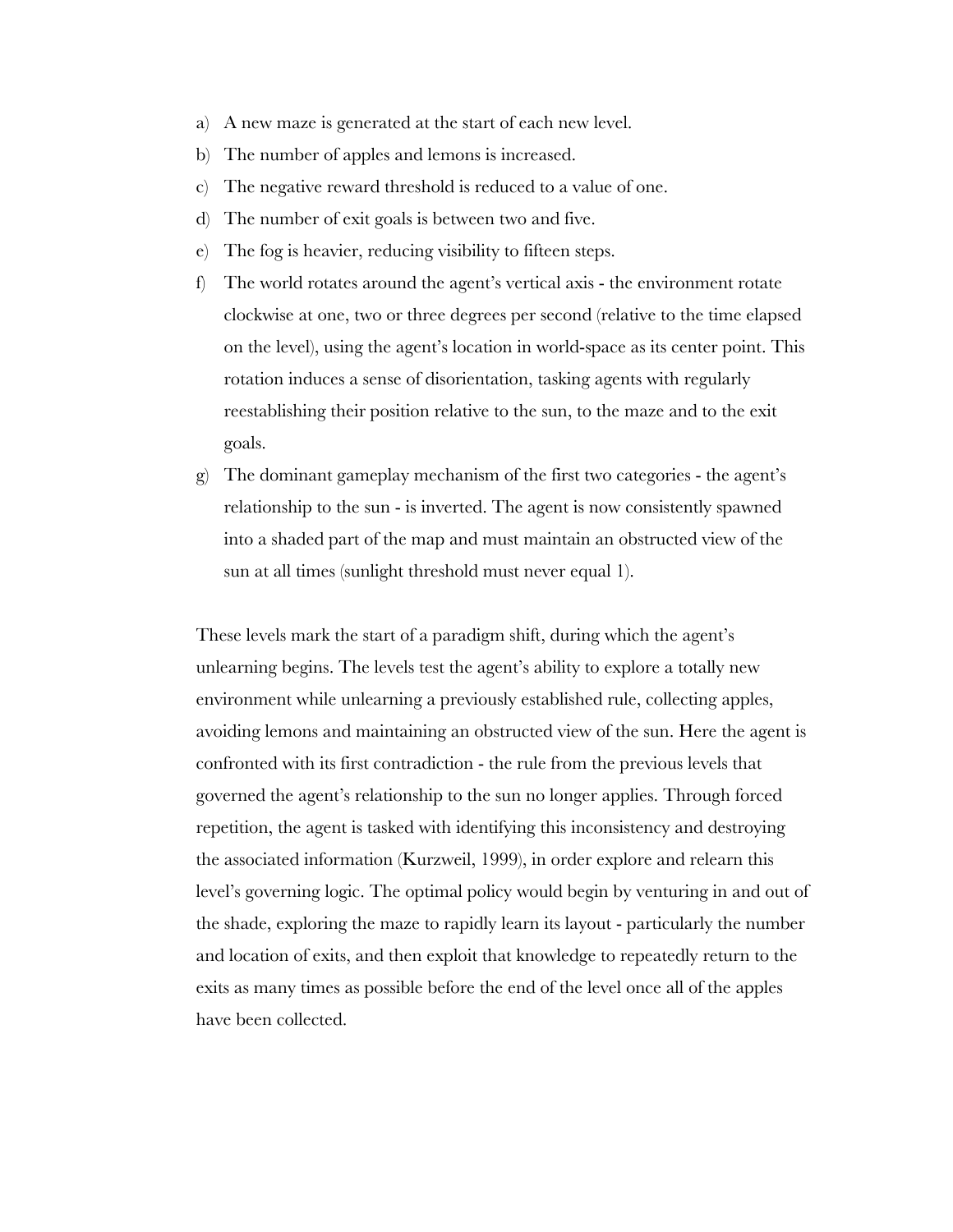- 4. Sun position lockstep, procedurally-generated, dynamic navigation, fruit gathering levels with multiple exits (implicatedrandomcity\_05, involuntaryeden\_06).
	- a) The number of apples and lemons is increased.
	- b) The fog is heavier, reducing visibility to five steps.
	- c) The direction of the world rotation around the agent oscillates between clockwise and counterclockwise, switching at intervals between four and ten seconds (a random duration between these two parameters is generated at every interval and stored as a temporary variable called temporaryVariable1).
	- d) The agent's relationship to the sun now oscillates between maintaining an obstructed and unobstructed view: this is switched every time the agent restarts a map.
	- e) The agent's directional movement around the map (part of the agent's action space) is lock-stepped to the sun's position in the sky: stepping forward, backward, left and right are bound to the speed of the sun, effectively slowing down or speeding up how fast it is setting (thereby extending or shortening the duration of the level).
	- f) All apples and lemons on the map are aperiodically swapped: every time a positive reward is collected, there is one in three chance that there is a (temporaryVariable1[from c]) in five chance that all instances of apples and lemons trade places. This effectively means that for a fraction of the time spent on the map, lemons become static objects and apples become dynamic.

These levels test the agent's ability to correlate patterns, explore and remember a totally new environment within an increasingly chaotic atmosphere that changes its underlying structure at intervals that are both regular (d,e) and irregular (c,f). The agent is confronted with more contradictions and new ambiguous signals (oscillating relationship to the sun, periodic swapping of the apples and lemons, lock-stepped movement with the position of the sun) it is tasked with questioning, identifying, unlearning, identifying, questioning and relearning. The optimal policy would begin by establishing which intervals are regular and which are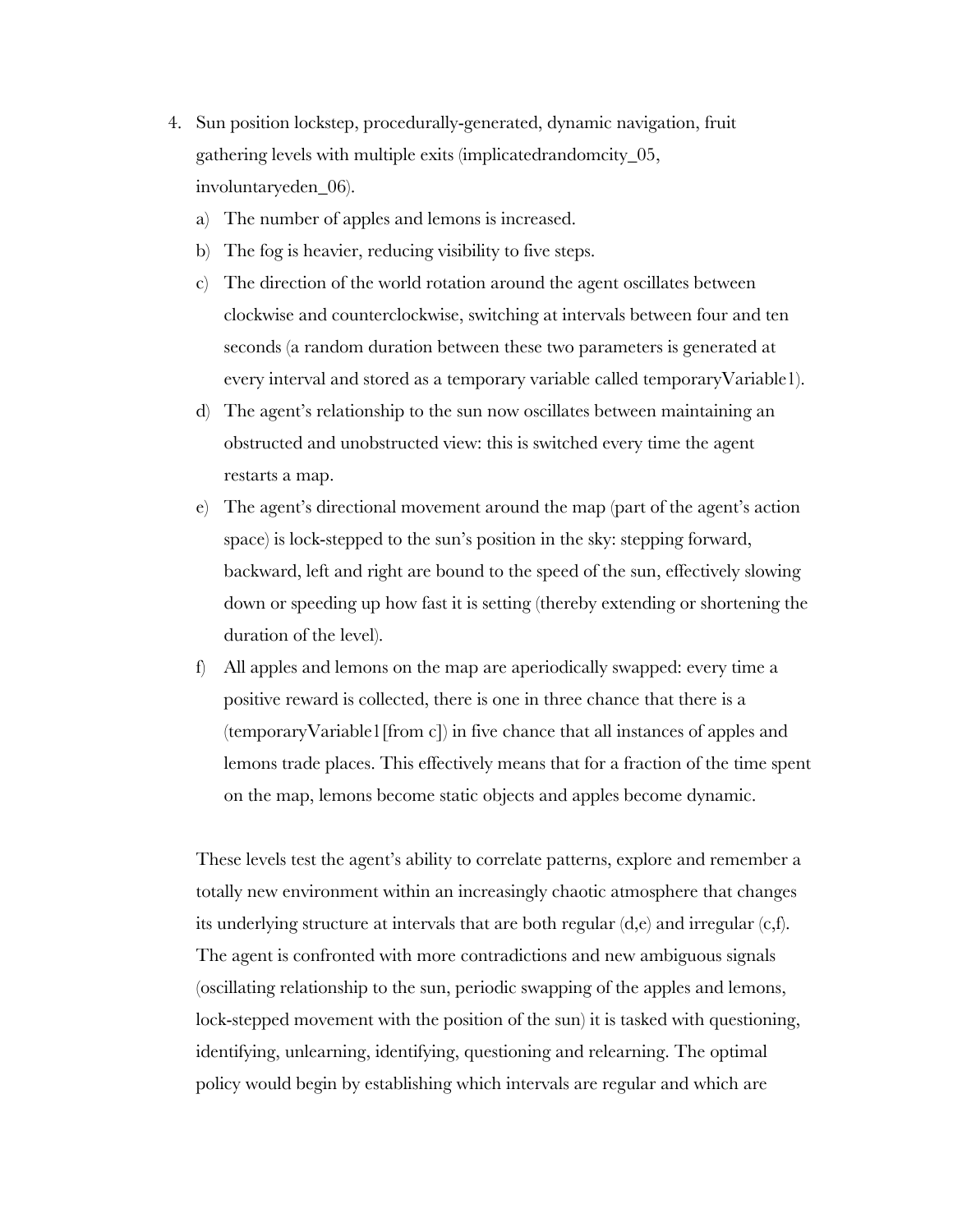irregular, in the process identifying the relationship between c and f, temporaryVariable1.

5. Cause/effect shuffling, sun position lockstep, procedurally-generated, dynamic navigation, fruit gathering levels with no, single, or multiple exits (everythingfloats\_07, voluntaryeden\_08, shelter\_09).



Figure 5: Applemon

- a) All apples and lemons on the map are replaced with applemons, which carry a one in two probability of being either a lemon or an apple. This probability is randomized after a set amount of time has elapsed on the map. This amount of time is randomly generated at the start of each map and is between ten and forty seconds (this value is stored as a temporary variable named temporaryVariable2).
- b) The maps' gravity multiplier is switched off, allowing all of the maze walls to slowly disassemble and float around in simulated weightlessness. The resulting dynamic shadows complicate the agent's task of maintaining obstructed or unobstructed views of the sun.
- c) A second sun is introduced, placed at a random position in the sky. The second sun also runs in lockstep with the agent's directional movements, but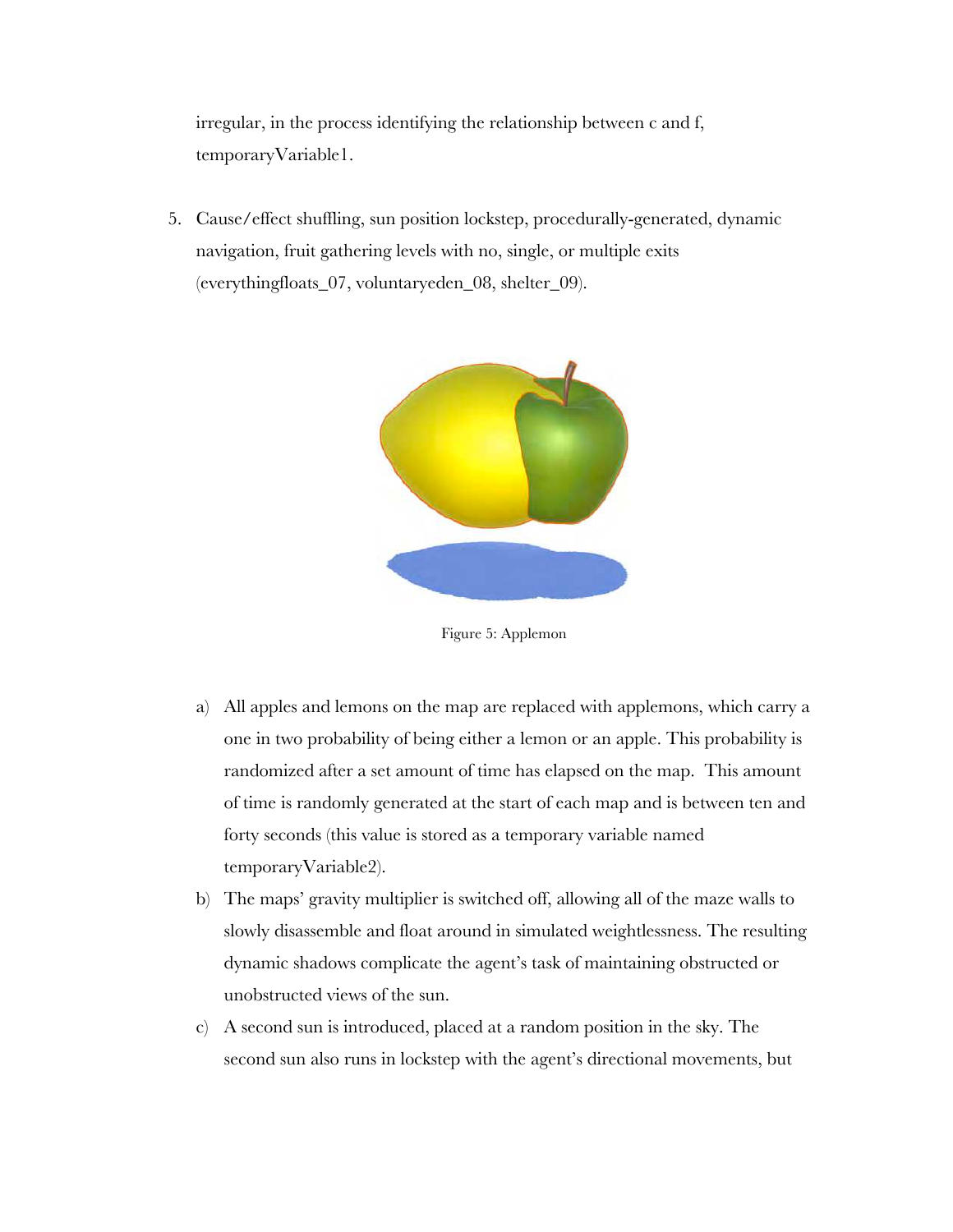does so inversely related to the first sun. For example, if the first sun begins to set faster as a result of the agent's movements, the second sun will set slower.

- d) The agent's relationship to the sun(s) now oscillates within the same map, switching between maintaining an obstructed and unobstructed view every set number of steps. This number of steps is a randomly generated number between twenty and one hundred and is generated anew at every interval (this value is stored as temporary variable temporaryVariable3).
- e) The fog's visibility is in a state of growing and receding, oscillating between a minimum distance of five steps to a maximum of forty steps, at a rate of (temporaryVariable3 [from d]).
- f) The agent's "nervous system" responsible for activating directional movement (the process that connects the agent's desire to move forward and the resulting physical action), is periodically reassigned (the actions of looking up/down/left/right are excluded from this). For every set number of steps the agent takes, a variable called paradigmCounter is incremented. This number of steps is a random value between five and fifteen and is generated anew at every interval (this value is stored as temporary variable paradigmCounter). If the paradigmCounter exceeds four, it is reset back to one. Each of the four paradigmCounter values ("1","2","3","4") are linked to four corresponding reassigned directional movements (see figure 6 below). For example, while the paradigmCounter is equal to one, the agent's desired actions behave normally (a desire to move forward results in the physical action of moving forward). When the paradigmCounter is equal to two, the agent's desired actions assignments are reassigned according to the chart in figure 6 below: a desire to move forward results in the physical action of moving to the right; a desire to move to the right results in the physical action of moving backwards, and so on.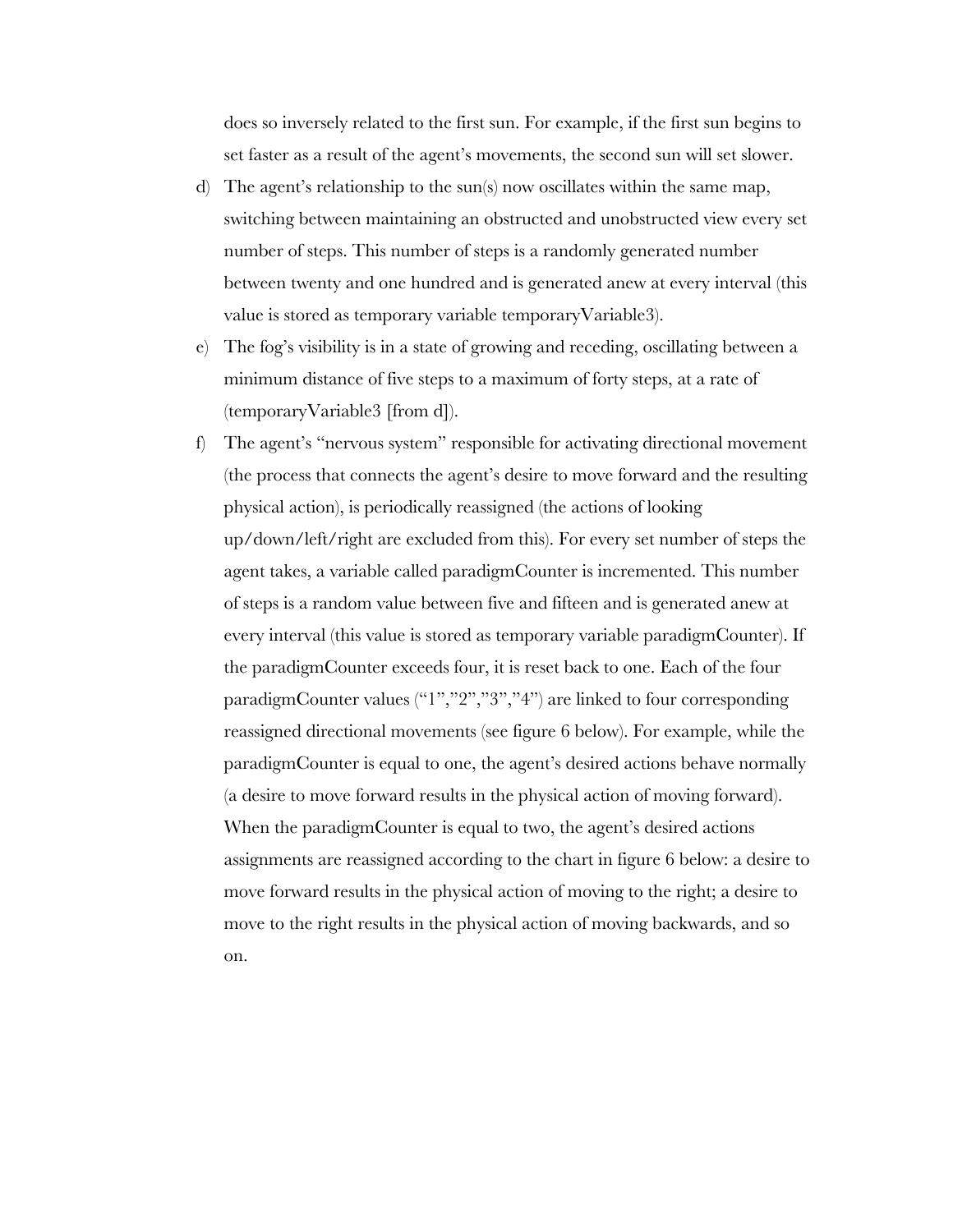|          | paradigmCounter                                                                      |  |  |  |  |
|----------|--------------------------------------------------------------------------------------|--|--|--|--|
|          |                                                                                      |  |  |  |  |
| <u>ဇ</u> | forward $(4)$                                                                        |  |  |  |  |
|          | $\frac{5}{6}$ backward $\left(\frac{1}{6}\right)$<br>left $\left(\frac{1}{6}\right)$ |  |  |  |  |
|          |                                                                                      |  |  |  |  |
| agent    | right $\leftrightarrow$                                                              |  |  |  |  |

Figure 6: The agent's action assignments in relation to the movement counter.

These levels further test the agent's ability to correlate patterns within a new environment that change its structure at intervals that are regular (a,c,f), irregular (b,c,d,e,f) and both (c,f), occasionally making the maps seemingly impossible to complete. The agent is confronted with contradictory input signals, the degree of contradiction of which is randomly generated at irregular intervals. The applemon forces the agent to make a choice when pursuing it, tasking the agent with anticipating its reward status or relying on an arbitrary guess. This marks a clear difference to the previous categories of levels, in which the majority of operations are related and only partially indeterminate. The optimal policy would begin by exploring the re-assignment system of the agent's movement by walking in circles (squares) - unavoidable during the first couple of iterations - followed by establishing a futility threshold and acting accordingly if it's crossed: e.g. seeking out more favorable conditions by aiming for the quickest way to reset the map (e.g. chasing or avoiding the sun, collecting an applemon in search of a negative reward).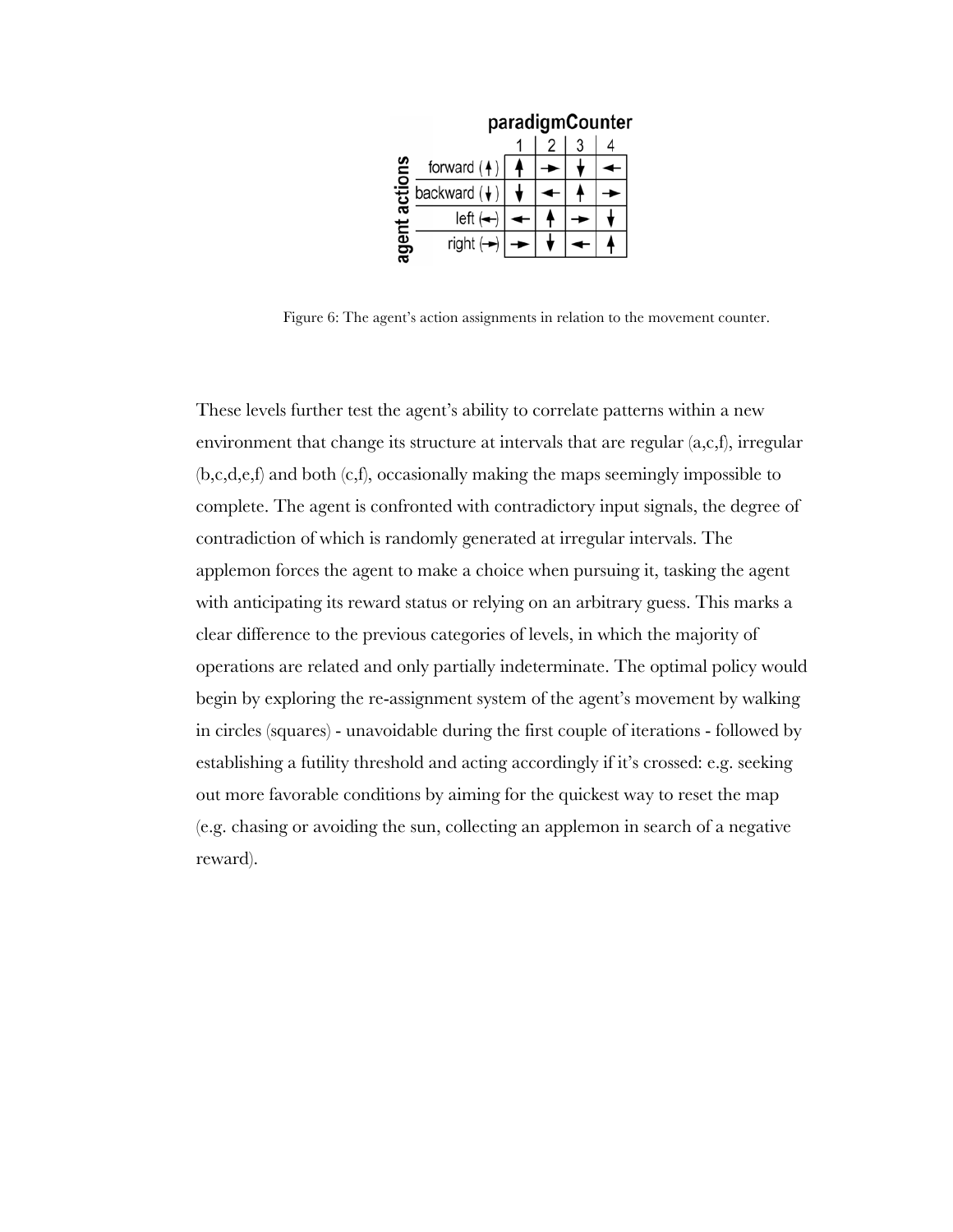## **Level Generation**

The original game engine is written in C[♭](https://en.wikipedia.org/wiki/A%E2%99%AD_(musical_note)) and, to ensure compatibility with future changes to the engine, ships with dedicated hardware (without a network interface controller). The platform includes an extensive level generation tool.

**Speck vs Log** (The Bible, Matthew 7:3)

Levels for DipMind Lab consist of a number of components, including level geometry, navigation information, governing logic, protocol and textures. DipMind Lab includes tools to generate maps from .map files. These can be cumbersome to edit by hand, but a variety of level editors are freely available, e.g. Extrapol8 (Extrapol8, 2016). In addition to built-in and user-provided levels, the platform offers Spext Levels, a feature which converts image files into simple, human-readable text files (as illustrated in figure 7) which are subsequently used to generate unique, custom environments. The editable text files contain a range of ASCII characters used to generate walls, spawn points, and other game mechanics as show in the example in figure 8. Refer to figure 9 for a render of the generated level.



Figure 7: Example of physically harnessed randomness used to generate a custom level - Spext Levels reads an image of specks of dust from a dirty window, converts it to ASCII characters, and generates a playable .map file (see figure 8 and 9).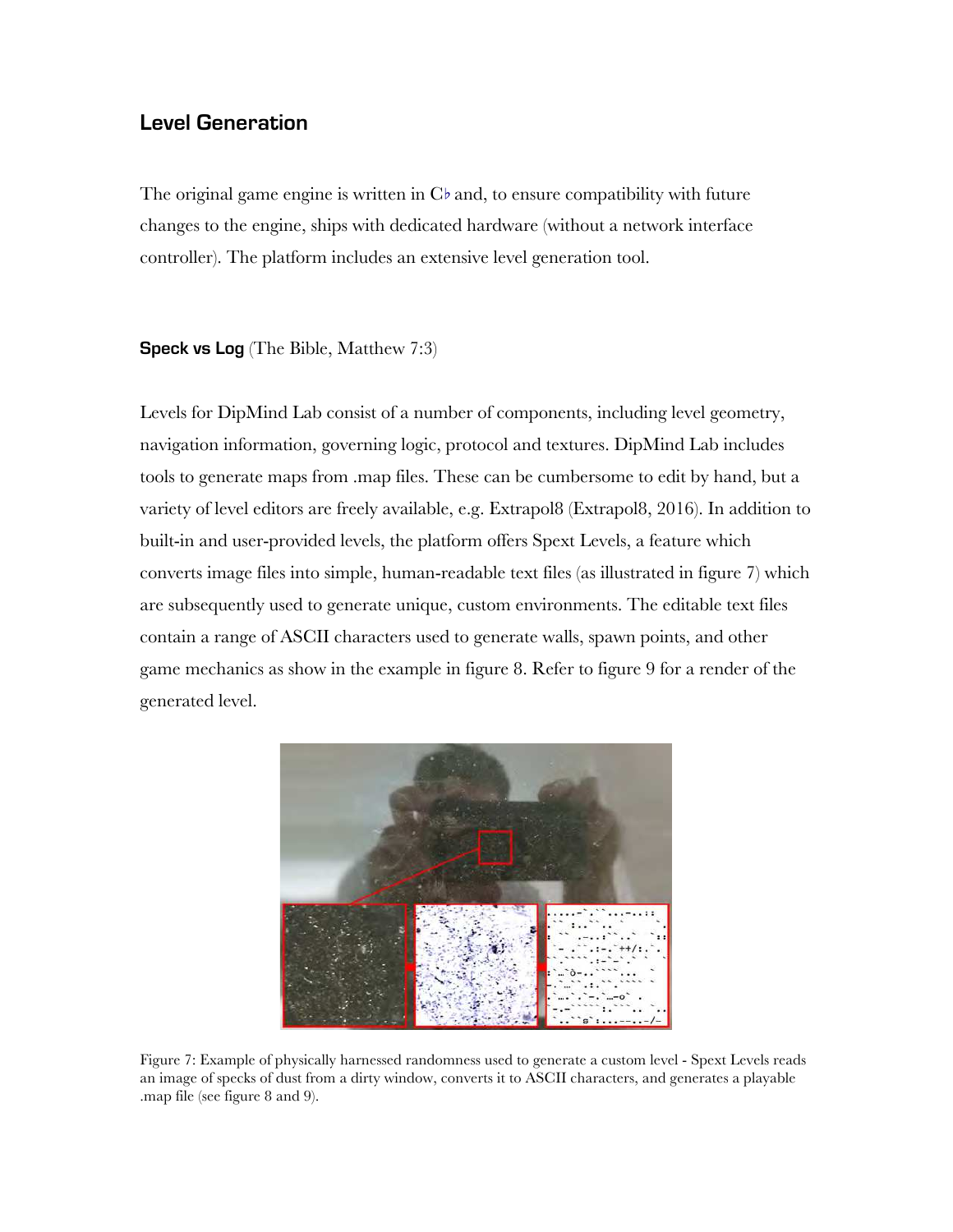

Figure 8: Example .map spext level specification, where '.' is a wall piece, 's' is an exit, '+' is a lemon, '-' is an apple, 'o' is number of suns, and '/' is clockwise direction of world rotation around the agent (see 'Example Levels 3a').



Figure 9: A custom level with the layout generated from the text in figure 8.

# **Conclusion**

DipMind Lab enables pioneering artificial intelligence research in a 3D world with rich visuals, complex behaviors, and real and supernatural physics. DipMind Lab facilitates creative task development, personalized level generation, and forced machine unlearning. A wide range of environments, tasks, and intelligence tests can be built with it.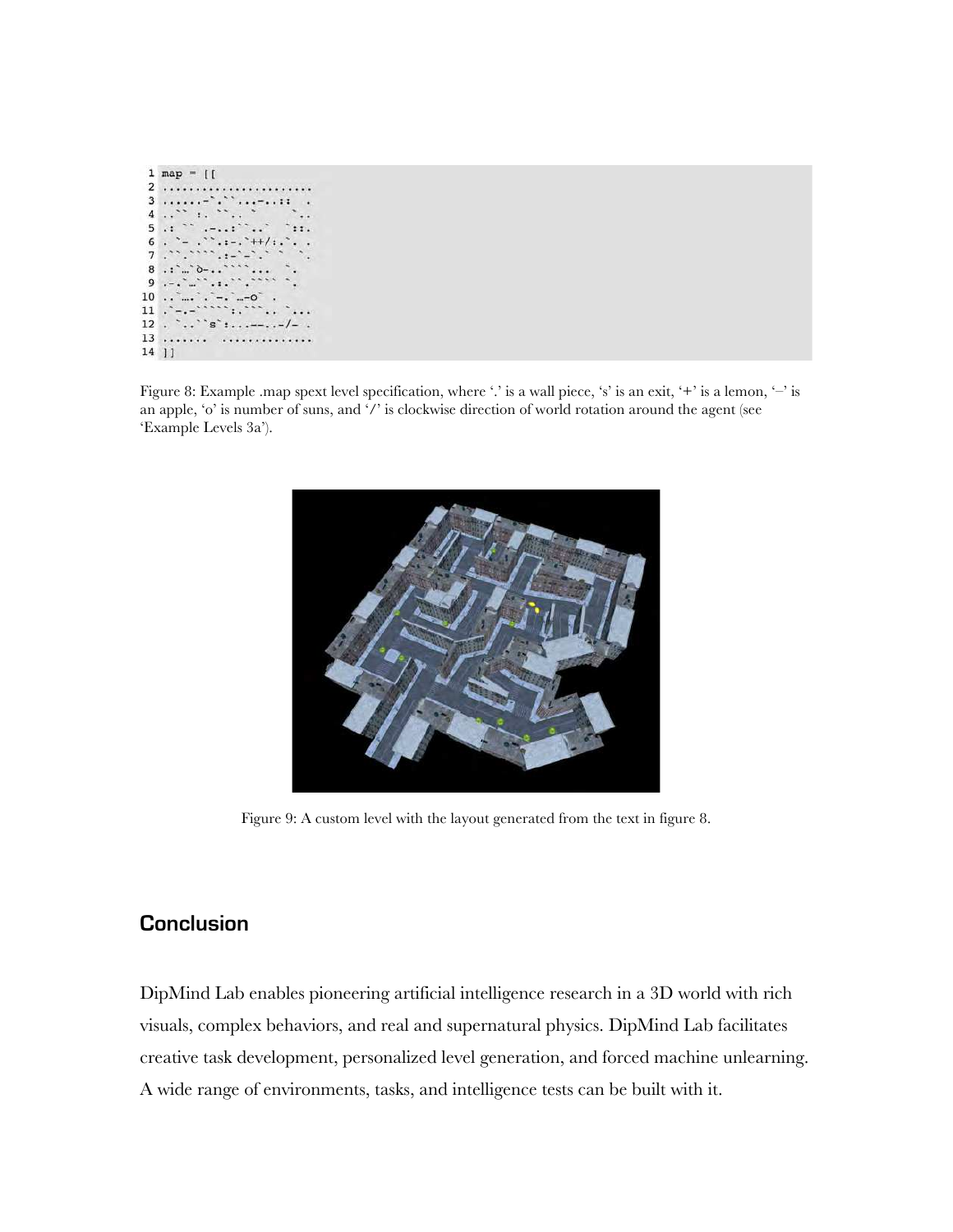

Figure 10: Example images from the agent's egocentric viewpoint from several example DipMind Lab levels.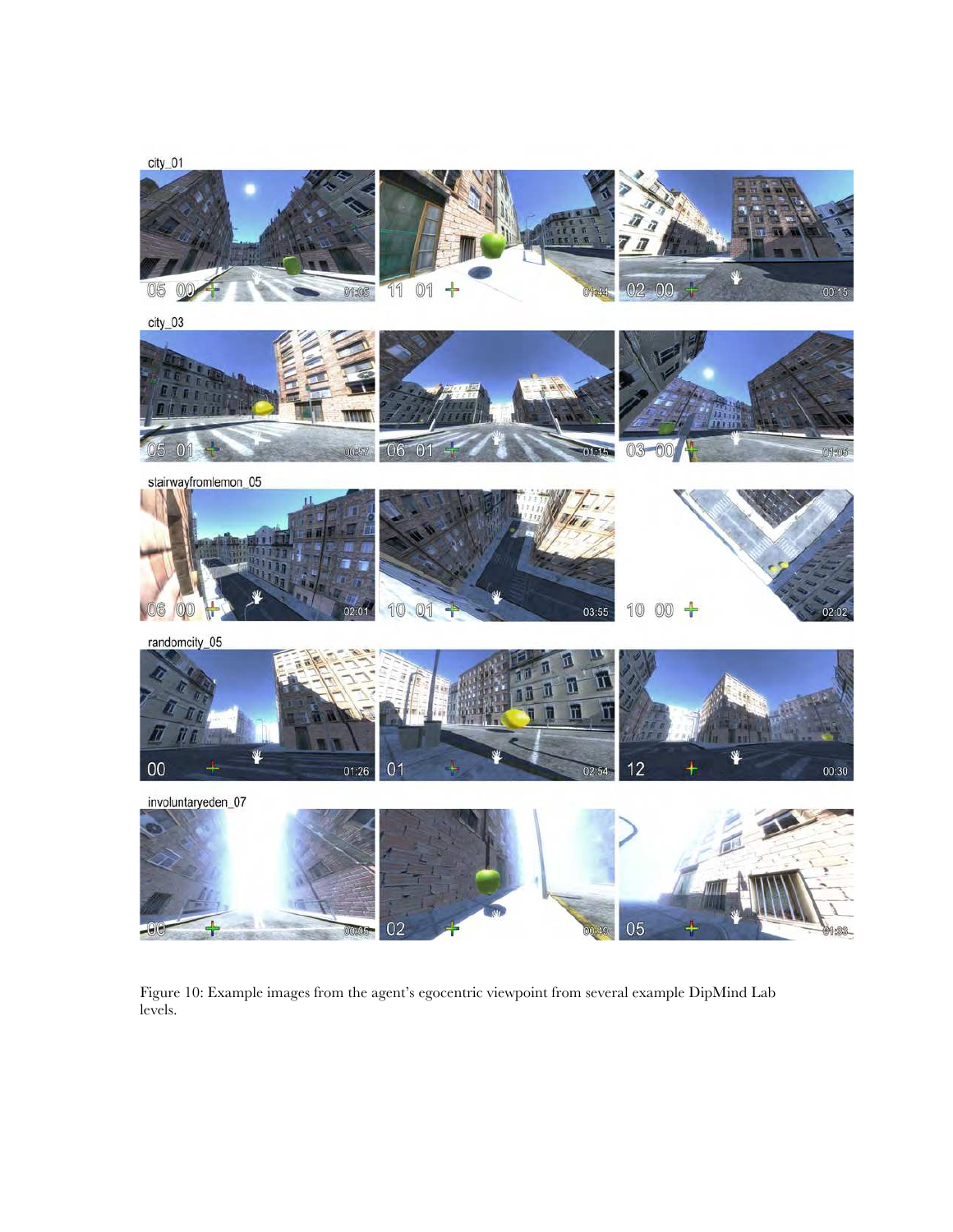



Figure 11: Example images from the agent's egocentric viewpoint from several example DipMind Lab levels.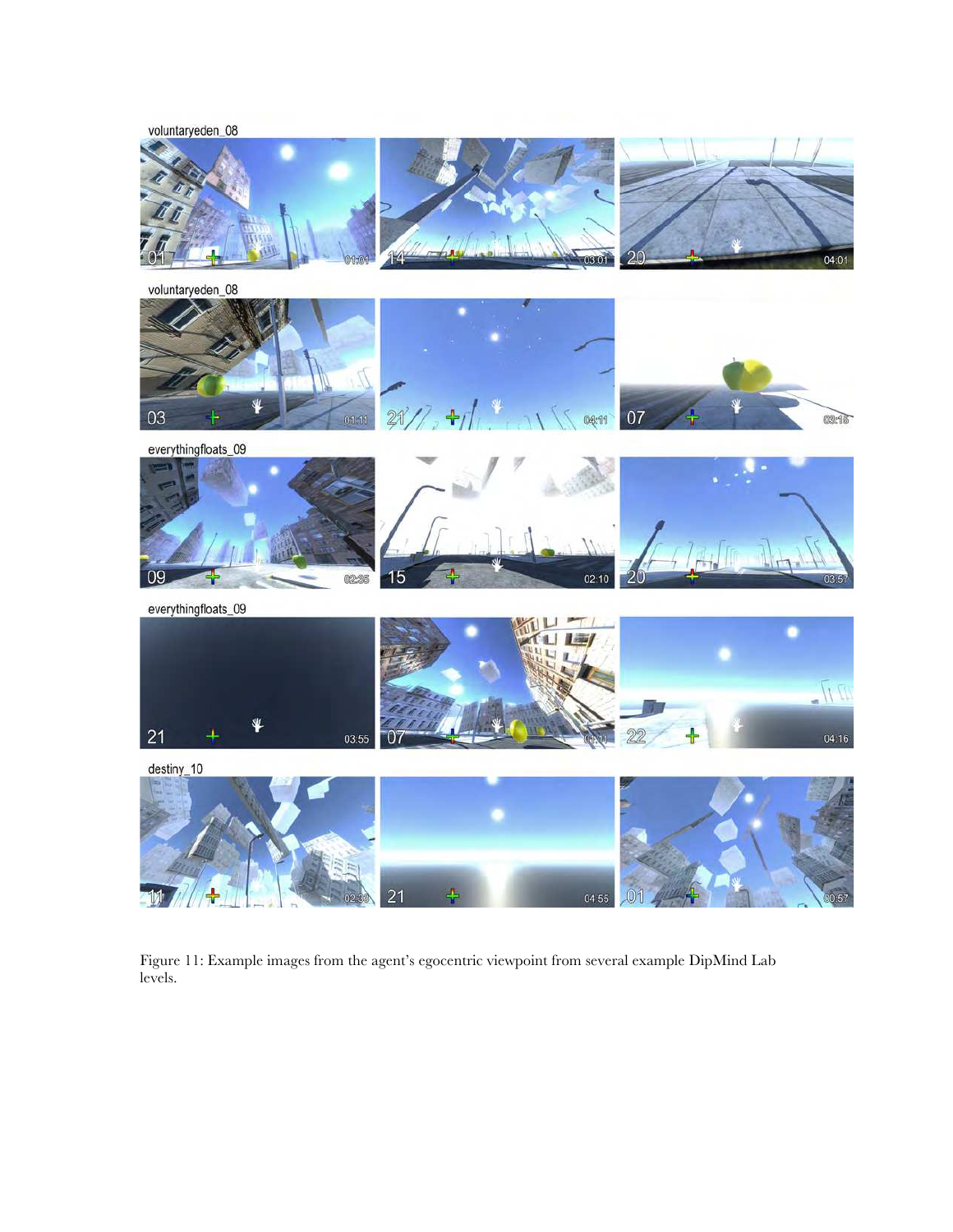## **References**

Charles Beattie, Joel Z. Leibo, Denis Teplyashin, Tom Ward, Marcus Wainwright, Heinrich Küttler, Andrew LeFrancq, Simon Green, Victor Valdés, Amir Sadik, Julian Schrittwieser, Keith Anderson, Sarah York, Max Cant, Adam Cain, Adrian Bolton, Stephen Gaffney, Helen King, Demis Hassabis, Shane Legg, Stig Petersen. DeepMind Lab. *arXiv preprint arXiv:1612.03801*, 2016.

*The Bible*: contemporary English Version, 2000. London: Harper Collins.

Nick Bostrom. Are you living in a computer simulation? *Philosphical Quaterly,* 53(211):243- 255,2003.

Rodney A Brooks. Elephants don't play chess. *Robotics and autonomous systems,* 6(1):3- 15,1990.

Extrapol8. Extrapol8, 2007. URL<https://xtrapol8.com>

Chrisantha Fernando, Dylan Banarse, Charles Blundell, Yori Zwols, David Ha, Andrei A. Rusu, Alexander Pritzel, Daan Wierstra. PathNet : Evolution channels gradient descent in super neural networks. *arXiv preprint arXiv:1701.08734v1*, 2017.

David Hume. *Treatise on human nature*. 1739.

Ray Kurzweil. *The Age Of Spiritual Machines*. 1999.

Shane Legg and Marcus Hutter. Universal intelligence: A definition of machine intelligence. *Minds and Machines,* 17(4):391-444,2007.

John Locke. *An essay concerning human understanding.* 1690.